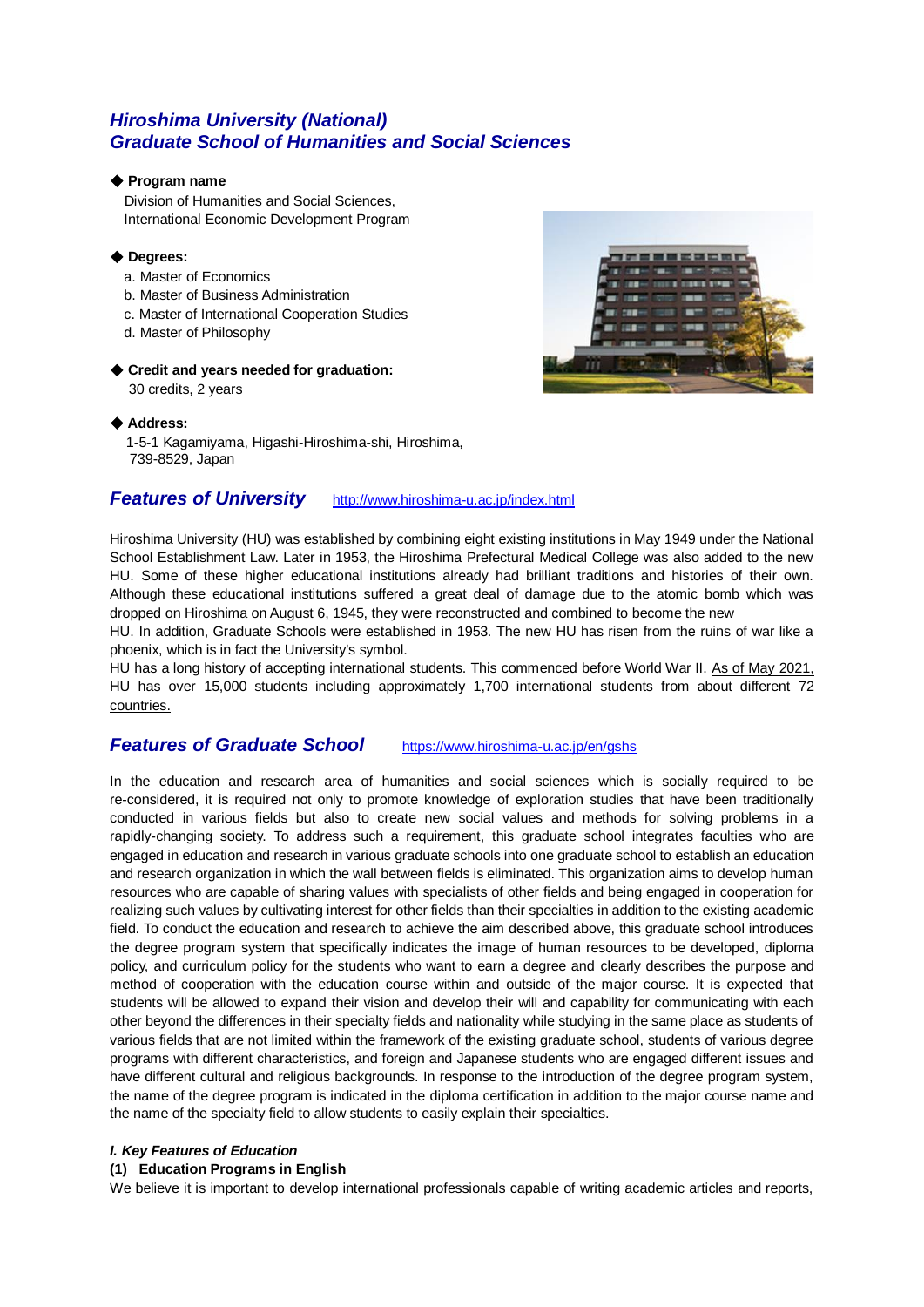communicating and conversing in English. Therefore, almost all lectures and seminars are provided in English.

### **(2) Systematic and Interdisciplinary Curriculum**

We offers a systematic and interdisciplinary curriculum to produce specialists who can contribute to international development and cooperation in ways that cut across established academic disciplines. We offers integrated education and research programs in economic development, international affairs, cultural dynamics, engineering, biology, peace studies, educational development, regional studies, Asian cultures and interdisciplinary programs to develop global perspectives.

### *II. Special Education Programs*

We offers special education programs designed to improve the qualifications and skills of students who plan to work in the field of international cooperation. The main features of these programs are as follows.

### **(1) Global Environmental Leaders Special Education Program**

One of our aims is to establish a center for training environmental leaders capable of identifying problems and formulating strategic solutions at national or local levels through interdisciplinary and international perspectives. The global issue of reducing carbon emissions is an example of such a problem and the need for solutions. Another aim is to provide a platform for collaboration between industry, government and academia to promote cutting-edge environmental research and create coherent practical solutions for environmental issues on a global scale that is not limited to developing countries. We seek to provide value-added knowledge to those engaged in international cooperation. Achieving these aims requires addressing five areas: urban system design to prevent global warming, wise use of biomass resources, environmental impact assessment, policy and institutional design and environmental education. Our intention is for developing countries to work hand in hand with Japan to develop international environmental leaders, a task that we will undertake in an effective and practical manner. For more details, go to

[https://www.hiroshima-u.ac.jp/en/idec/education/special\\_education/courses/gels](https://www.hiroshima-u.ac.jp/en/idec/education/special_education/courses/gels)

### **(2) Formation of a Strategic Center for Global Internship (G.ecbo)**

HU is currently promoting the "Formation of a Strategic Center for Global Internship" (commonly known as the "G.ecbo program") following the 2007 adoption of the Support Program for Improvement of Graduate School Education. G.ecbo is a practical education program that includes pre- and post-internship training designed to achieve viable outcomes from student internships. The following types of internships are available:

(1) overseas internships, in which students go to a university or organization outside Japan;

(2) domestic internships, in which foreign students go to a Japanese company or organization;

(3) third-country internships, in which students from developing countries go to institutions in other developing countries.

(4) follow-up research internships, in which students in doctoral programs go back to countries where they have previously worked.

## *Features of the Program*

<https://www.hiroshima-u.ac.jp/en/gshs/program/humanitiesandsocialsciences/InternationalEconomicDevelopmentP>

The International Economic Development Program fosters advanced professionals and researchers who can contribute creatively and collaboratively to development policy planning, implementations, evaluations and improvements towards promotion of sustainable development goals, through acquisition of global perspectives, and knowledge and skills necessary in evidence-based interdisciplinary social science.

The art and science of policy making is entering into a new era. The paradigm shift is upgrading the process of policy making and its impact evaluation from a personal-experience-based subjective approach to a more objective, evidence-based one.

Evidence-based decision making does not merely mean the utilization of data; rather, it explicitly prohibits doing so, by acknowledging the wisdom that what our data shows in front of our eyes is just the correlation, and not the causation that we need to base our decision. The fact that "people with higher education enjoy higher income" does not imply "promoting higher education promotes income growth." The fact that "countries with higher child birth rates face higher poverty" does not imply "suppressing child birth reduces poverty." The fact that "cities with better sewage have better child health" does not imply "better sewage improves child health."

If we want to know the impact of the policy to tackle these problems, we must find the truth hidden behind the observed data. The art of science of finding the truth in this way is the evidence-based decision making that we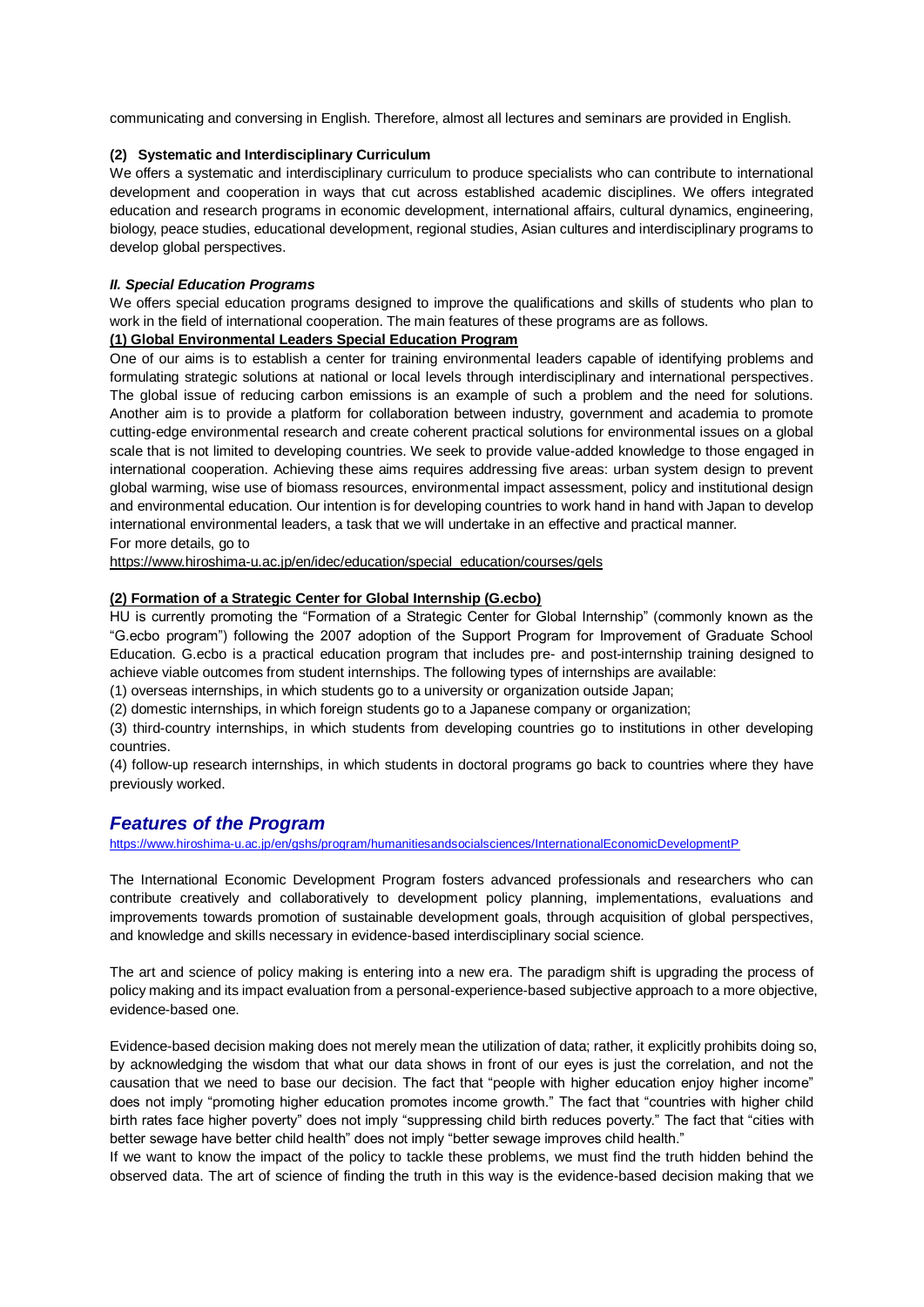offer.

In order to tackle various development issues such as economic development, environmental conservation, poverty alleviation, and urban/rural dynamics, The International Economic Development Program provides the systematic curriculum to cultivate abilities for identifying/targeting issues, applied analysis, policy proposals that can link advanced social science methods to practical problem solving. Additionally, this program offers learning and training opportunities to develop professional communication skills to work with diverse stakeholders and leadership in problem solving.

# *Necessary Curriculum to Obtain the Degrees*

To obtain a Master's degree, JDS Fellows need to satisfy the following requirements: Minimum of 30 credits through program work; Submission of a master's thesis.

All students need to decide research topic and supervisors (one head-supervisor and two sub-supervisors) at the beginning of the first semester. Under the head-supervisor's advice, students will choose subjects to enroll and start preparations for a master's thesis.

List of subjects offered in 2021 academic year is attached. Students will choose subjects mainly from "International Development Economic Program".

(URL: [https://www.hiroshima-u.ac.jp/system/files/161122/14e.pdf\)](https://www.hiroshima-u.ac.jp/system/files/161122/14e.pdf)

# *List of faculty members capable of guiding JDS Fellows*

<https://www.hiroshima-u.ac.jp/en/gshs/staff/InternationalEconomicDevelopmentP>

Students need to decide their research topic and supervisors (one head-supervisor and two sub-supervisors) at the beginning of the first semester. Under the head-supervisor's advice, students will choose subjects to enroll and start preparations for their master's thesis.

| Position               | Name                     | Research Theme                                                                                                                                                                               |
|------------------------|--------------------------|----------------------------------------------------------------------------------------------------------------------------------------------------------------------------------------------|
| Professor              | ICHIHASHI,<br>Masaru     | Quantitative Comparison for Asian Economy, International and Regional<br>Studies of Economy, Analysis for Industrial Development, Japanese Economic<br>System, Economics Statistics Analysis |
| Professor              | KAKINAKA,<br>Makoto      | Studies on International Trade and Finance                                                                                                                                                   |
| Professor              | KANEKO.<br>Shinji        | Study on Sustainable Development for Developing Countries<br>Environmental Policy Studies in Asia                                                                                            |
| Professor              | MAHARJAN,<br>Keshav Lall | Rural Economics; issues related to agricultural economy and rural dynamics<br>South Asian Studies; issues related to socio-economy of South Asia                                             |
| Professor              | YOSHIDA,<br>Yuichiro     | Study on the Optimal Social Capital and the Public Policy towards the<br>Economic Growth and Development<br>Comparative Macroeconomic Analysis in Developing Countries                       |
| Associate<br>Professor | GOTO, Daisaku            | Applied Microeconomics for Development and Environmental Policy Studies<br>Lab and Field Experiments in Development and Environmental Economics                                              |

### 【**International Economic Development Program**】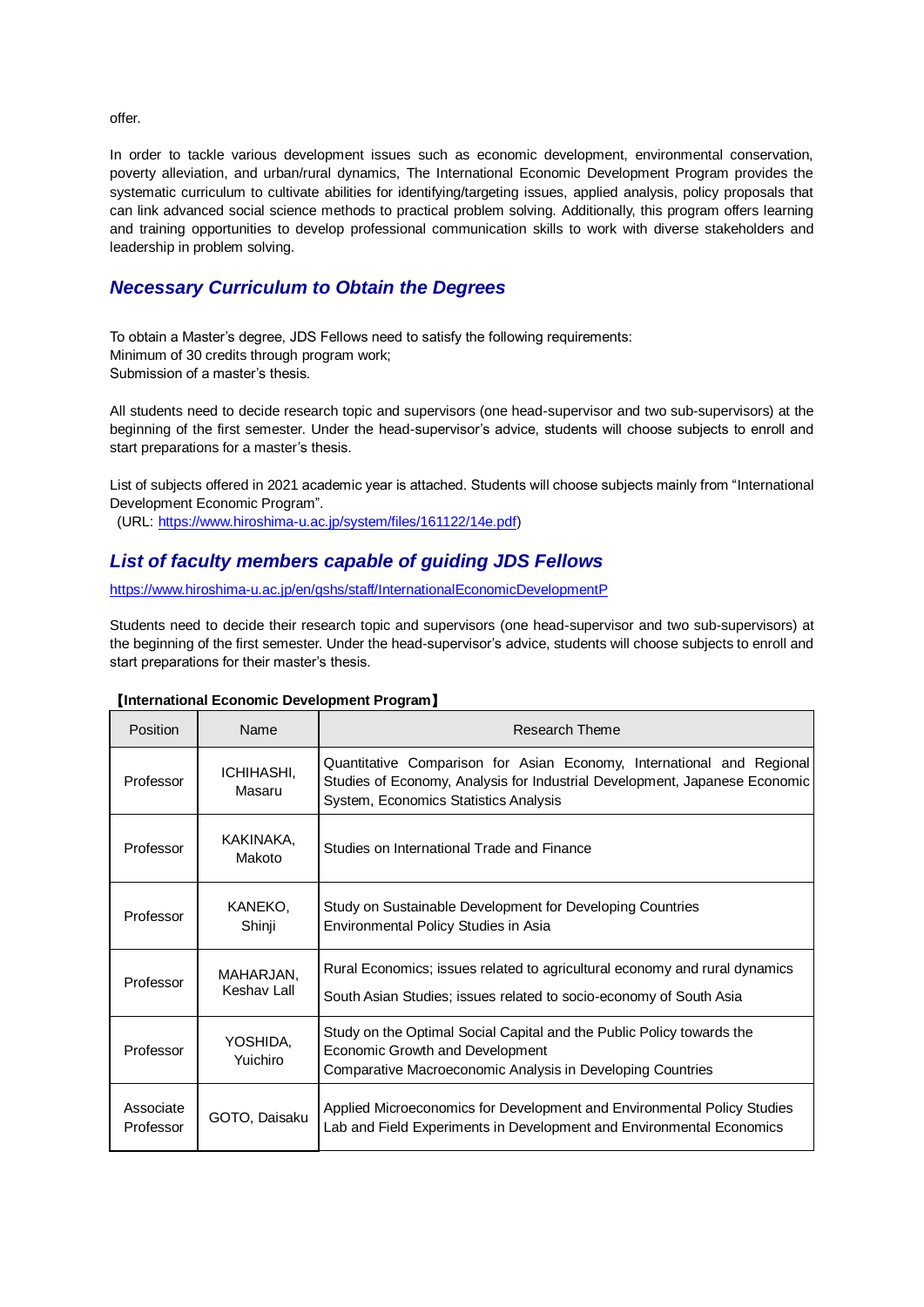| Associate<br>Professor | SHARIFI Ayyoob | Urban Planning and Policy Development, Environmental Planning<br>and<br>Management, Climate Policy, Sustainable Cities |
|------------------------|----------------|------------------------------------------------------------------------------------------------------------------------|
| Associate              | TAKAHASHI.     | Labor Economics, Personnel Economics, The effects of spousal tax exemption                                             |
| Professor              | Shingo         | of female labor supply, Research on subjective evaluation                                                              |
| Associate              | TAKAHASHI,     | Human Resource Development / Management, Management of Technology,                                                     |
| Professor              | Yoshi          | Management of Small and Medium-sized Enterprises                                                                       |
| Associate              | JOSHI,         | Climate change, agricultural technology adoption, agriculture production                                               |
| Professor              | Niraj Prakash  | economics, poverty and rural development in developing country                                                         |

# *Academic Schedule*

(Reference)

### **Fall Semester (October 1 - March 31)** <In case of the schedule in AY2020>

| October 1               | Entrance Ceremony, Orientation                      |
|-------------------------|-----------------------------------------------------|
| October 2 - February 8  | Classes                                             |
| Early October           | International Student Orientation (University-wide) |
| Mid October             | Deadline of Class Registration                      |
| November 5              | University Anniversary Day                          |
| December 26 - January 5 | <b>Winter Vacation</b>                              |
| February 9 - March 31   | End-of-Academic-Year Holidays                       |

## **Spring Semester (April 1 - September 30) <In case of the schedule in AY2021>**

| April 1 - April 7       | Spring Vacation                |
|-------------------------|--------------------------------|
| April 8 - August 5      | Classes                        |
| Mid April               | Deadline of Class Registration |
| End of July             | <b>Thesis Submission</b>       |
| Mid-August              | <b>Thesis Defense</b>          |
| August 6 - September 30 | Summer Vacation                |
| September 17            | <b>Graduation Ceremony</b>     |

# *Facilities* <https://www.hiroshima-u.ac.jp/en/centers>

### **Residence"**

We provide apartments for international students at a reasonable rent. Students can get support in English from Hiroshima University Co-op when they apply for the apartments, have trouble and so on.

Also, a public apartment called "Sun Square Higashi-Hiroshima" is available to international students.

### **Library**

Our library has nearly a collection of 30,000 titles of books and journals. Our collection is mainly focused on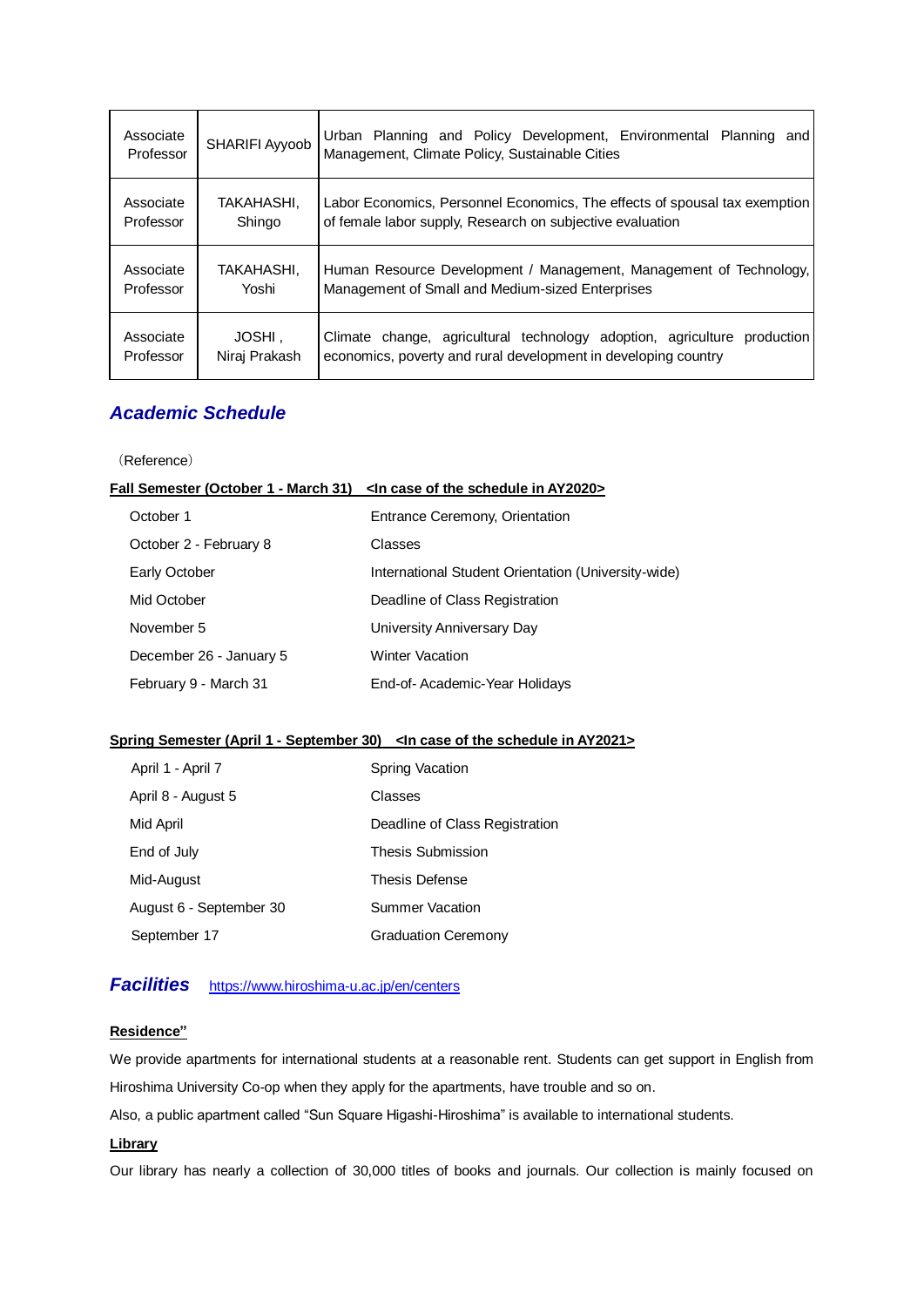economics of development, education development, international relations and Asia regional culture development. "World Bank Information Kiosk" is placed for the purpose of introducing active discussions in academic area about the policy and actions of the World Bank. Students can access to "World Development Indicators Online" in our library. Flag ship publications, project reports, brochures and publications from the World Bank Tokyo Office are also available.

JDS fellows have full access to 5 other libraries on campus which has approximately 3,300,000 materials in its collection. Holding a huge collection of books and electronic journals, with a total combined area of 29,000 square meters, Hiroshima University Library System comprised of 5 libraries is one of the largest in the country.

#### **Other facilities**

Within the campus, we have welfare facilities such as various cafeteria, a travel agency office, stores, book shops and a barber shop. Hiroshima University also has a post office, a university health service center, and a dental clinic in the campus. The International Center provides mental counseling service to international students in English.

## *Message for Applicants*

The International Economic Development Program started accepting JDS Fellows in 2002 and currently we have JDS Fellows from 13 countries (Ghana, Cambodia, the Kyrgyz Republic, Sri Lanka, Tajikistan, Nepal, Pakistan, Bangladesh, the Philippines, Vietnam, Myanmar, Mongolia, and Laos). We also have students dispatched from governments mainly in Asian countries, under MEXT, Japanese government, the World Bank, and other scholarships. During lectures, seminars, or in student research rooms, students are actively participating in the discussion, exchanging their views and stimulating one another.

HU is a research based university. In line with this policy, We requires a thesis for the fulfillment of the master's degree, which is different from the coursework-based curriculum typically found in professional schools. It is not a very easy task to compile a master's thesis based on independent research. In fact, students need to spend significant time and resources. However, it is expected that this experience will enable you to acquire specialized academic and practical knowledge in your area of specialization. To ensure that you can pursue research of a high standard that achieves a good result, at the time of joining our program we require applicants to have a good command of English. Some knowledge of economics is also highly desirable.

In the campus surrounded by abundant nature in the suburbs of Hiroshima city, you can give your full attention to your study. Your each and every experience here will serve as an excellent base for your further steps as a professional government official. We welcome you to Hiroshima University.

【Voice from JDS Return Fellows】



**Mr. Huq Muhammad Tashfiq, 15 Batch (2016-2018)**

**Belonging Organization: Bangladesh Bank**

Studying in Hiroshima University is one of the most pleasant experience I ever had. I have started my masters in Development Policy from October 2016 and continuing till present.

Hiroshima University is situated in a beautiful place, far from city life. The environment is ideal for study. I was very surprised to know about the diversity of study subjects. Before coming to Hiroshima I was afraid about studying. But after coming here I have learnt about so many disciplines other than my basic subject economics. The course